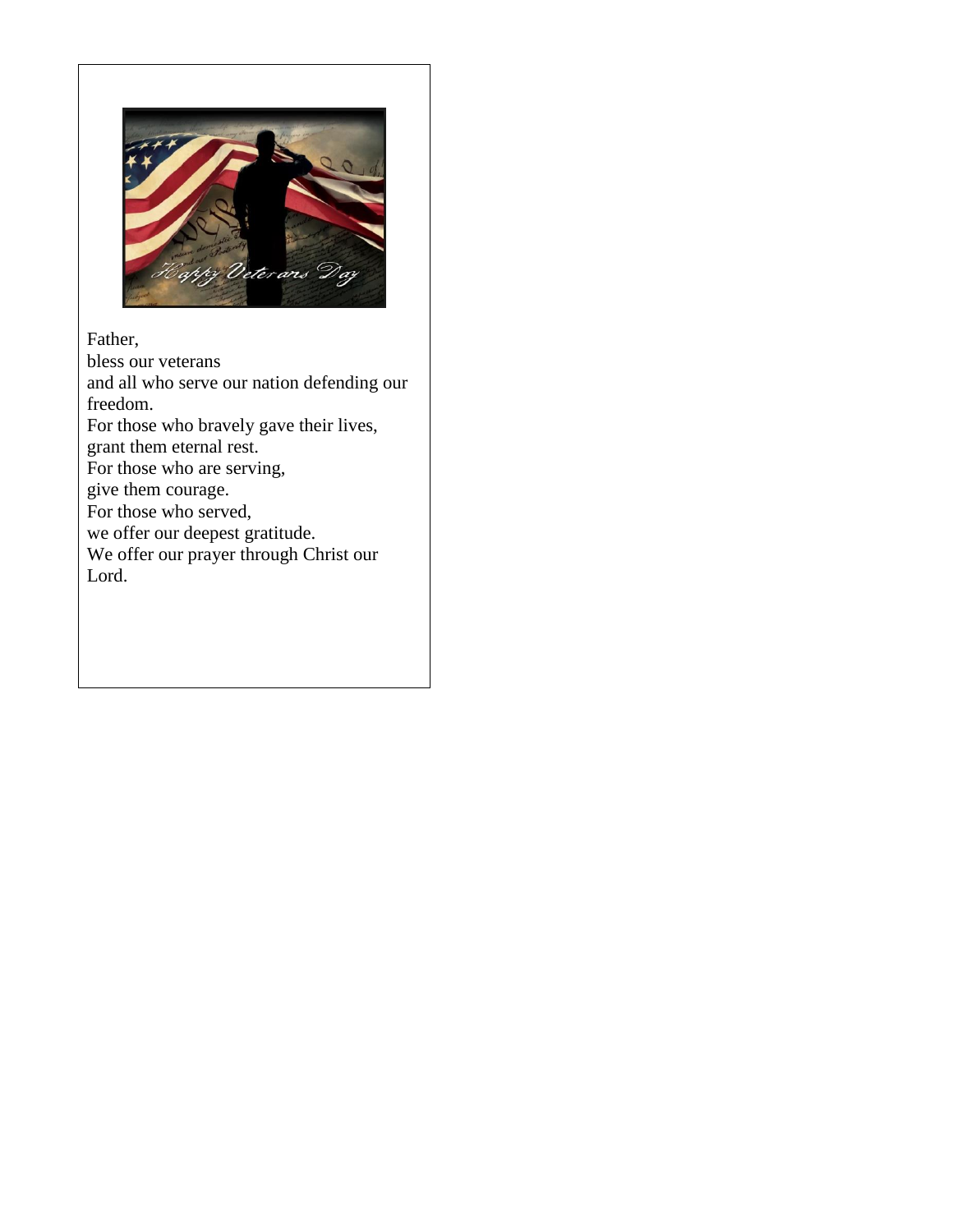SATURDAY, NOVEMBER 7, 2020 5:00 PM + Judy Goley

SUNDAY, NOVEMBER 8, 2020 8:15 AM – People of the Parish 10:00 AM + The Faithful Departed **(rectory lawn)** 11:15 AM + Theron & Brenda Menges

MONDAY, NOVEMBER 9, 2020 NO MASS

TUESDAY, NOVEMBER 10, 2020 9:00 AM + Lorrie Raubenstine

WEDNESDAY, NOVEMBER 11, 2020 9:00 AM + Paul Reilly

THURSDAY, NOVEMBER 12, 2020 9:00 AM + The Faithful Departed

FRIDAY, NOVEMBER 13, 2020 9:00 AM + The Faithful Departed

SATURDAY, NOVEMBER 14, 2020 5:00 PM + The Faithful Departed

SUNDAY, NOVEMBER 15, 2020

 8:15 AM + Dustin Riggs 10:00 AM + Juliana Antonik 11:15 AM – People of the Parish \*\*\*\*\*\*\*\*\*\*\*\*\*\*\*\*\*\*\*\*\*\*\*\*\*\*\*\*\*\*\*\*\*\*\*\*\*\*\*\*\*\*\*\*\*\*\*\*\*\*\*\*\*\*\*\*\*\*\*\*\*\*\*

### **NEXT SUNDAY'S READINGS**

Proverbs 31:10-13, 19-20, 30-31 1 Thessalonians 5:1-6 Matthew 25:14-30 \*\*\*\*\*\*\*\*\*\*\*\*\*\*\*\*\*\*\*\*\*\*\*\*\*\*\*\*\*\*\*\*\*\*\*\*\*\*\*\*\*\*\*\*\*\*\*\*\*\*\*\*\*\*\*\*\*\*\*\*\*\*\*

**SICK OF OUR PARISH –** Please keep our members in your thoughtful prayers: Fred Staub, Kenneth & Alice Williams, Helen Lawrence, Norma Woerner, Brenda Freed, Ken Jacoby, Syndia Helmers, Addie Mannarino, Carmen Miranda, Kai Goley, Richard Doll, Nickolas Willis, Loretta Gambrill, Steve Luckenbaugh, Sharon Nowakowski, Stephen Nowakowski, Dianne Giampietro, Sarah Arigo, Jerome & June Rahm, Bobbi Pfaff, David Hartlaub, Bill & Marie Hallisey, Holly Fletcher, Madison Six, Antoinette Baguley, Lisa Marie Smith, Regina Luckenbaugh, Peg Aumen, Rogene & Ronald Blocher, William Riley, Joyce Brooks, Bob Myers, Ceili Calderon, Melinda Roth, Erik Wolfer and the Conklin family.

**\*\*\*\*\*\*\*\*\*\*\*\*\*\*\*\*\*\*\*\*\*\*\*\*\*\*\*\*\*\*\*\*\*\*\*\*\*\*\*\*\*\*\*\*\*\*\*\*\*\*\*\*\*\*\*\*\*\*\*\*\*\*\***

# *Flowers on the altar this weekend are in memory of Francis & Margaret Arigo.*

In the charity of your prayers, please pray for the repose of the soul of **Glenn Gastley**, father of Kim Trees of our parish, who died this week.

**This Weekend's Mass can be viewed on your smart phone, tablet, computer or smart TV on Sunday Morning. Click on the link on the IHM Website home page (www.ihmparadise.org) and it will link to a YouTube recording of the Mass. It will be available anytime on Sunday.**

**FAMILY PERSPECTIVE** - The bridesmaids in today's gospel were considered "foolish" because they let their lamps go out. Don't be foolish. Pay attention to the small acts necessary to keep the flame alive in all your relationships.

**PRAYER FOR VOCATIONS –** Are your eyes open to the presence of God? Is your lamp lit? Are you prepared to sit, wait and welcome God in your midst? (Matthew 25:1-13). If God may be calling you to the priesthood or consecrated life, visit our website at [www.hbgdiocese.org,](http://www.hbgdiocese.org/) call Father Jonathan Sawicki at 717-657-4804 or write: [frjsawacki@hbgdiocese.org.](mailto:frjsawacki@hbgdiocese.org)

### **OUTDOOR MASS**

The 7:15 AM Mass, which we began on August  $2<sup>nd</sup>$  will be changed to 10 AM, effective Oct. 4, 2020. We will continue to social distance in front of the rectory. Just a reminder that you need to bring your own chair and we need to be mindful of "social distancing." Please bring your mask, but you will not need to wear the mask during the entire Mass because of being outside and social distancing. In the event of **rain** on Sunday morning, the Mass will **NOT** be celebrated at 10:00AM.

**ALL SOULS DAY –** In your packet of contribution envelopes which were mailed, you received an envelope for All Souls. Please use your All Souls Envelope to list the names of your loved ones you would like remembered, which will rest on the altar during the month of November.

**WREATHS FOR VETERANS GRAVES –** Our parish will be placing wreaths upon the veteran's graves in the IHM cemetery again this Christmas season. We currently have 81 veterans in our cemetery. We are asking parishioners to consider sponsoring a wreath at a cost of \$20. Sponsorships will be available after Masses on October 31<sup>st</sup> and November 1<sup>st</sup>. Donations can also be sent to the IHM church office or placed in the offering basket. A wreath placement ceremony will take place on Saturday, Dec. 19<sup>th</sup> at 9 AM. If you have any questions, please contact Kevin DePaulis, Troop 127 Scoutmaster at 717-319-1100 or [kevindepaulis@gmail.com.](mailto:kevindepaulis@gmail.com)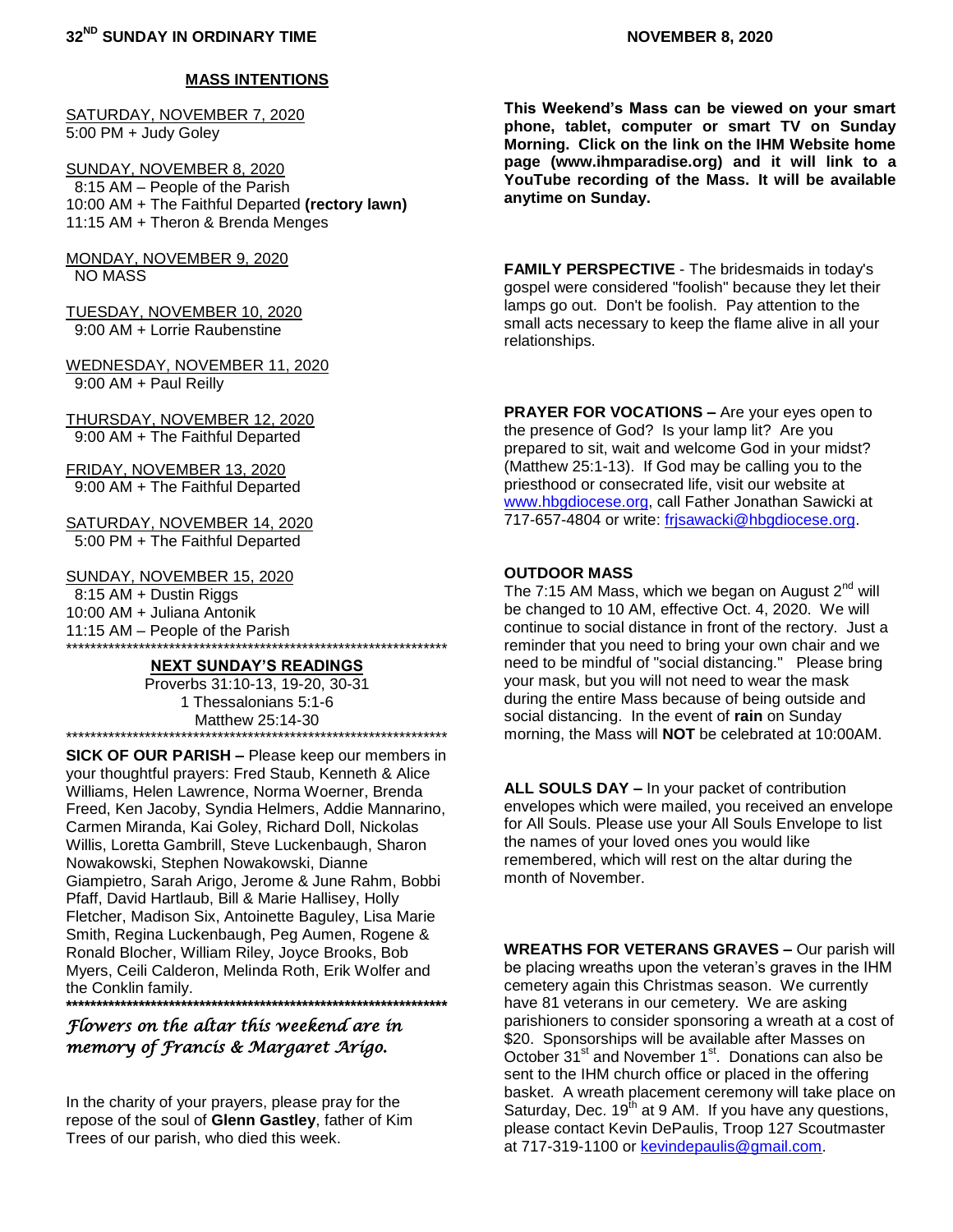# **COOKIE SALE TO COMBAT WORLD HUNGER –**

This year the cookie sale will be handled differently due to covid-19. There will be NO cookie trays sold, instead there will be a **request for donations**. The cookie sale provides food to starving children in Haiti through the help of Cross Catholic Outreach's school feeding program. This is often the only meal these children receive for the day. Last year, IHM provided 26,625 meals to the school feeding program. More information will follow.

**SCRIP ORDERS FOR CHRISTMAS –** This year we will be offering ONE opportunity to order scrip cards for Christmas gift giving. Due to Covid-19, some stores have closed completely or just in certain areas. Before ordering, be mindful of the cities where stores may have closed. We are asking that all orders be turned in no later than Sunday, Nov.  $29<sup>th</sup>$  so all cards can be received here in time for holiday gift giving or mailing.

**GROCERY CARD SALES –** Since we haven't been able to sell the Weis and Giant cards after the Masses, please see the form included this week for anyone who would like to purchase Weis or Giant gift cards as well. If you are ordering with Christmas in mind, please fill and return as early as possible so we have them in time. You can use this form anytime you wish to purchase Weis or Giant cards. The form can be found on our parish website, [www.ihmparadise.org.](http://www.ihmparadise.org/)

**HOMESPUN PROJECT –** Many families have benefited from the Homespun Project since it's beginning of 2006. To date we have donated 1291 BLANKETS. Many of these have gone to organizations throughout our area, families in need, and For the Love of a Veteran. One deployed Veteran from Afghanistan had said, Thank you, the crocheted blanket I received was like a 'Hug from Home'. Another shared a story of how returning from the field, they were without electricity and they were wet and cold. At the end of his bed lay a crocheted blanket. He wrapped himself up, lay down, and fell asleep. He was so grateful for the thoughtfulness. I thought you should know your gift from your hearts and hands are cherished. Please continue to make blankets and contact Lori Ann Ziolkowski at 717-633-5135. Arrangements will be made for pickup. God bless!

**TURKEY DINNER –** Immaculate Conception BVM of New Oxford will hold their monthly Turkey Dinner on November  $15<sup>th</sup>$  (TAKE OUT ONLY) in the parish center located behind the church, from 11:00 AM – 2:00 PM. Ticket prices are: \$9.00 for adults, \$4.00 for children  $(6-12)$  and under age  $6$  – free.

### **United States Bankruptcy Court** for the Middle District of Pennsylvania

In re: Roman Catholic Diocese of Harrisburg Case No. 1:20-bk-00599 (HWV)

#### **Claims Notice for Victims of Sexual Abuse** and Others with Claims Against the Roman **Catholic Diocese of Harrisburg**

If you were sexually abused by any person connected with the Roman Catholic Diocese of Harrisburg, a Roman Catholic parish or Roman Catholic school within the geographical area of the Roman Catholic Diocese of Harrisburg, or have any claim against the Roman Catholic Diocese of Harrisburg, you must file a claim by November 13, 2020.



For more Diocesan information, visit: https://www.hbgdiocese.org or https://dm.epiq11.com/RCDH

For U.S. Bankruptcy Court for the Middle District of Pennsylvania information, visit: http://www.pamb.uscourts.gov/

### **DIOCESAN ANNOUNCEMENT –** Information

concerning the Publication Notice and Sexual Abuse Claims Filing Deadline of Nov. 13, 2020 is available on the bulletin boards in Church, as well as by visiting [www.hbgdiocese.org](http://www.hbgdiocese.org/) or

[https://dm.epiq.11.com/case/rcdh/info.](https://dm.epiq.11.com/case/rcdh/info) The direct link to file a claim is [https://www.hbgdiocese.org/wp](https://www.hbgdiocese.org/wp-content/uploads/2020/05/DOH-Restructuring-Claim-Form-Blank.pdf)[content/uploads/2020/05/DOH-Restructuring-Claim-](https://www.hbgdiocese.org/wp-content/uploads/2020/05/DOH-Restructuring-Claim-Form-Blank.pdf)[Form-Blank.pdf](https://www.hbgdiocese.org/wp-content/uploads/2020/05/DOH-Restructuring-Claim-Form-Blank.pdf)

> **THANKS TO \* \* \* \* \* \***

**\* \* \* \* \* \***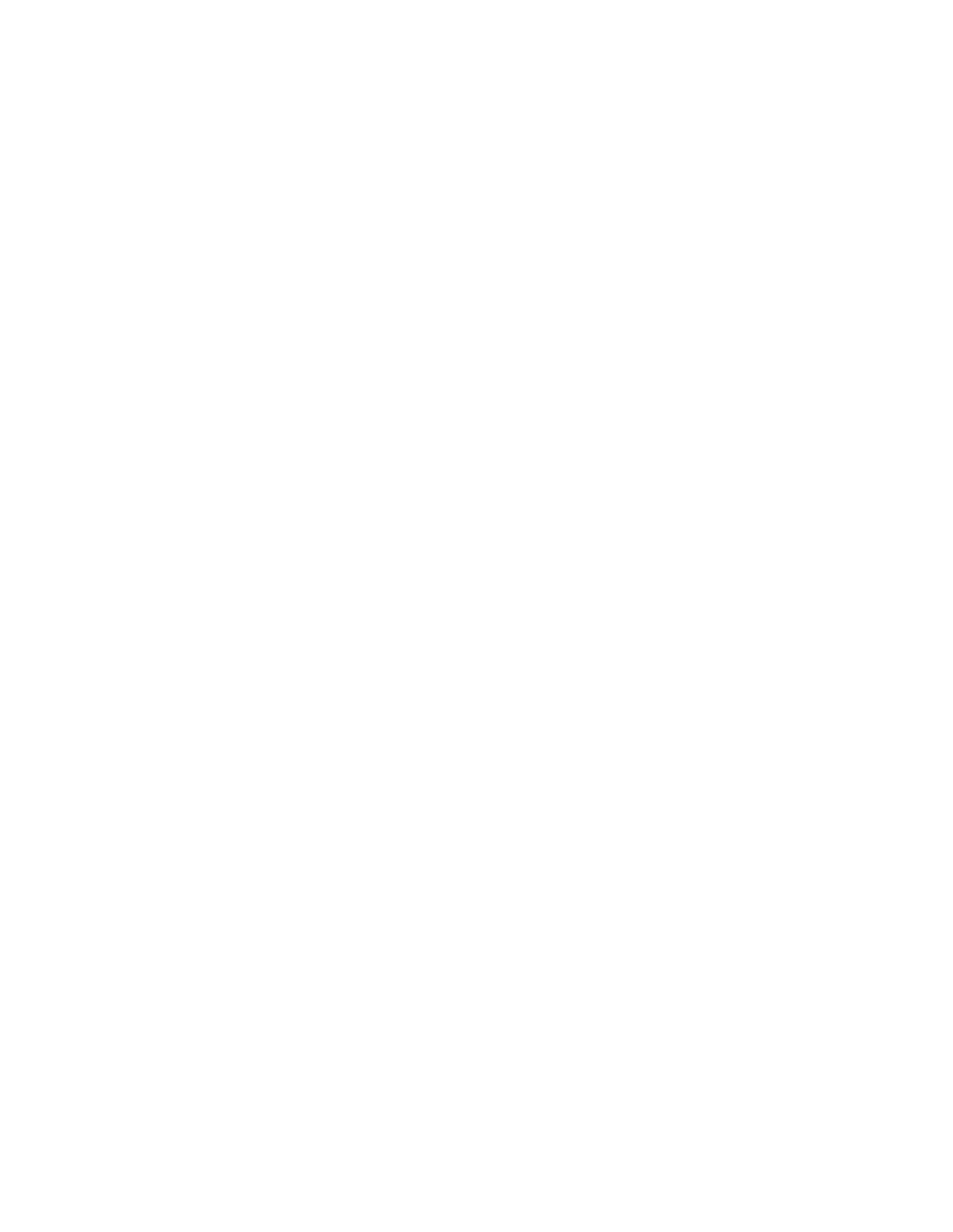



#### **SEPTEMBER FINANCIAL REPORT –**

| <b>Monthly Budget</b>                            | \$36,400.00 |             |
|--------------------------------------------------|-------------|-------------|
| Income for Sept. 6th                             |             | 9,090.00    |
| Sept. 13th                                       |             | 11,194.00   |
| Sept. 20 <sup>th</sup><br>Sept. 27 <sup>th</sup> |             | 7,414.00    |
|                                                  |             | 10,533.00   |
| Diocesan on-line giving for Sept.                |             | 400.00      |
| <b>TOTAL MONTHLY INCOME</b>                      |             | \$38,231.00 |
| <b>ADDITIONAL COLLECTIONS:</b>                   |             |             |
| <b>Capital Improvements</b>                      | \$          | 1,193.00    |
| <b>Peter's Pence</b>                             |             | 1,182.00    |
| <b>Natural Disasters</b>                         |             | 1,799.00    |

**GROCERY CERTIFICATES** – The sale of the grocery cards is very beneficial to our parish. Please know how very grateful we are to all of you who support our Grocery Certificate Program and ultimately our Religious Education Program. IHM receives a 5% profit from the sale of all the grocery cards purchased. We thank all those who continually support the sale of the Weis and Giant cards. The cards are available in the parish office throughout the week between 8:30 AM and 2:30 PM. Please help support this wonderful program! From June 8<sup>th</sup> to present, we sold \$4,640.00 for a profit of \$232.00.

#### **AERO ENERGY HOUSE OF WORSHIP PROGRAM –**

This program was established to provide Aero Energy customers an opportunity to give to our church. To participate, Aero Energy customers sign up by phone or online and Aero Energy donates 4 cents for every gallon of fuel they use to us. Please call if you are not already part of this wonderful program. It's an easy way to support Immaculate Heart of Mary. Last heating season, IHM was among the top 5 churches in donations received! There is no additional cost to anyone who participates – it is a donation from Aero Energy to our church. Thanks to all who participate! To sign up, call 888-827-17136.

**FLOWERS –** Looking for a way to memorialize a loved one or celebrate a special occasion? A beautiful way would be to order flowers on the altar. Most weekends are available from now through the end of the year.

Donations can be placed in an enveloped marked "Cookie Sales" and placed in the collection basket or mailed to the parish office. Donations will be accepted throughout the month of November and proceeds mailed the beginning of December.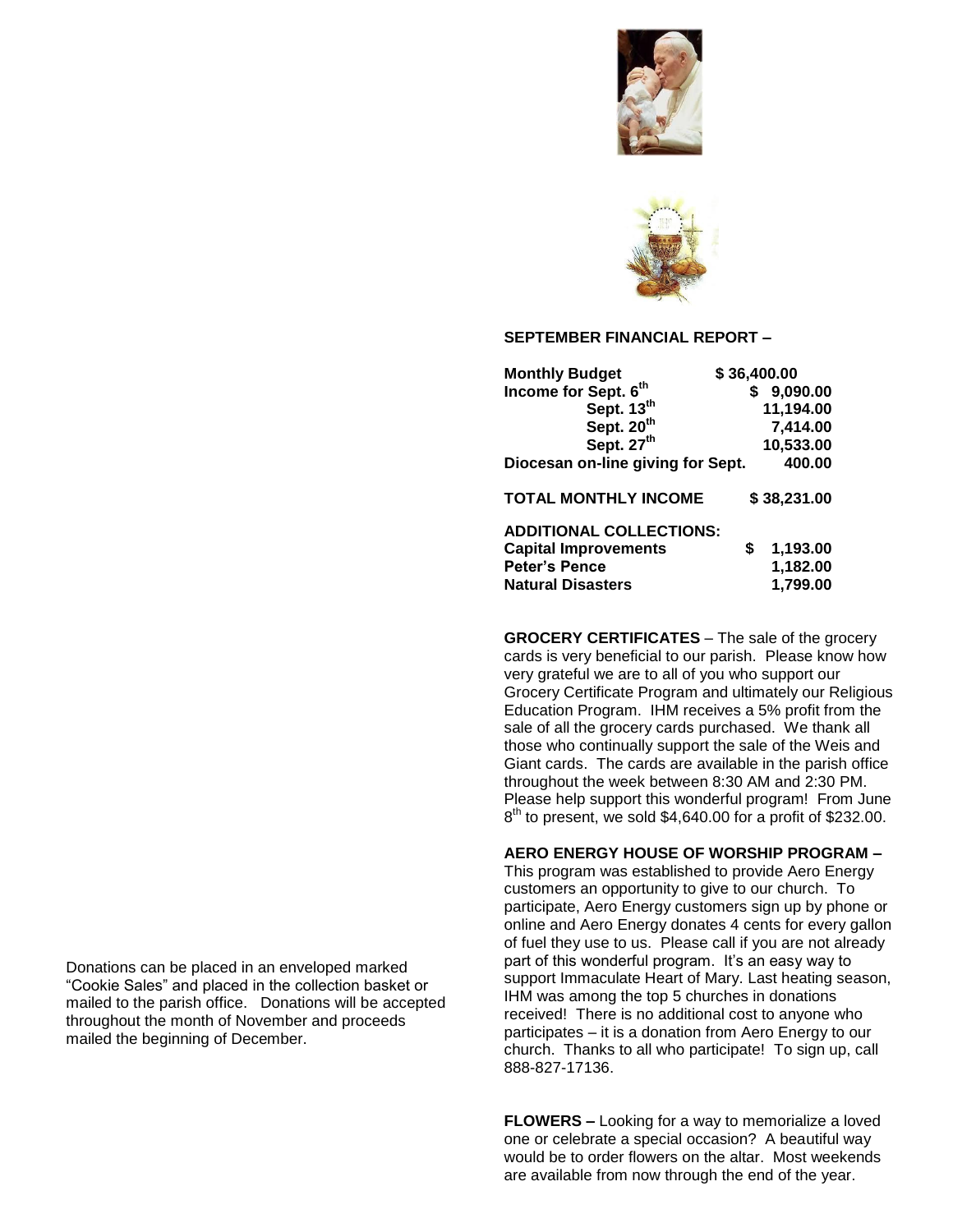**Please call Anita in the parish office** to make arrangements.

**RUTH'S HARVEST PACKERS –** We will start up Ruth's Harvest once again this year with our first distribution taking place on Friday, Nov. 13. We will pack 50 bags starting at 1:30 PM. You will be required to wear a mask, and we will have gloves to handle the food. Future dates (all Fridays at 1:30 at Abbottstown Fire Hall) are December 11, January 22, February 19, March 19, April TBA, and May 21. If you are able to help on Friday, Nov. 13, please respond to Pat Renaut at 717-637-1110 or [patrenaut@hotmail.com.](mailto:patrenaut@hotmail.com)



**PARKING LOT SAFETY -** Our Religious Education Classes have begun on Sunday, September 20<sup>th</sup>. Just a reminder for all of us to be cautious of the parking lot behind the Church as our students are dropped off and picked up. **PLEASE** be mindful of coming into and exiting the property according to the correct signs at the driveways.

**WELCOME!** We welcome the following new members into our parish family: Daniel & Jennifer Kaczynski & family, Abbottstown Melvin & Maureen Lee, Dover

Dear Brothers and Sisters in Christ:

As I know many of you are aware, the Roman Catholic Diocese of Harrisburg filed for chapter 11 bankruptcy in February of this year. We made this decision in an effort to ensure our financial ability to both provide fair and equitable compensation for survivors of past sexual abuse and ensure the future of the missions and ministries of the Roman Catholic Church within our Diocese's territory.

In support of this effort, I have asked your Pastor (Parochial Vicar) to read this letter to all of you this weekend and again in September to ensure that we reach as many survivors as possible before the claims filing deadline. The claims filing deadline is November 13, 2020. Claims can be made confidentially. Information on how to submit a claim has been posted at every church and school within the Diocese. We have also made this information available on the Diocese's webpage and the webpage maintained by the Diocese's claims and balloting agent. Epiq Restructuring, at https://dm.epiq11.com/case/rcdh/info. Additionally, information will also be published at least twice in your parish's weekly bulletin and you can ask any priest within our Diocese for more information as well. I ask that you please share this information with your family and friends who are not here today. Thank you in advance for your cooperation. Please be assured of my continuing prayers and I ask that you please keep me as well as all of the priests, deacons, and consecrated religious of our Diocese in your prayers as well.

Sincerely in Christ.

+ Rould Wilsing

Most Reverend Ronald W. Gainer





#### *The Rite of Christian Initiation of Adults*

*T*he RCIA is the process of spiritual conversion and growth, over time, in one's relationship with God and the Christian community. It is a faith journey where adults are fully welcomed into the Catholic Church. If you or someone you know is interested in exploring a relationship with Jesus Christ and celebrating the sacraments of Baptism, Confirmation and Eucharist, please consider. For more information about RCIA, please call Sister Rosanne @ (717) 259-0611, ext. 7

Please visit the Diocesan website [www.hbgdiocese.org](http://www.hbgdiocese.org/) – Health Alerts page for the most up-to-date information regarding the Diocese's response to COVID-19, including a listing of Diocesan event cancelations and postponements, as well as additional COVID-19 prevention measures and recommendations.



If you have a child / children ages 4 through grade 8 who are not registered in a Catholic School for the 2020-2021 School year, you are invited to register them for the 2020-2021 Religious Education Classes here at Immaculate Heart of Mary. To register or for more information, please call Sister Rosanne @ (717) 259- 0611, ext. 7

**JUNE** 6<sup>th</sup>, we will be able to celebrate Mass again here at IHM. The obligation to attend Mass every Sunday is still dispensed by the Bishop until further notice. Anyone whose health is compromised or doesn't feel safe to gather in large groups is **NOT** obligated to attend Mass. This year we will **not** be following a summer schedule for Mass. We will continue with Masses Saturday at 5 PM, Sunday at 8:15 AM and 11:15 AM. In addition, we will have Mass Tuesday through Friday at 9 AM. Because of the seating capacity, we request that you reserve your place beforehand. If you wish to attend one of the **Masses on the weekend, call Sr. Rosanne at 717-259-0611**, **ext. 7**. If you wish to attend the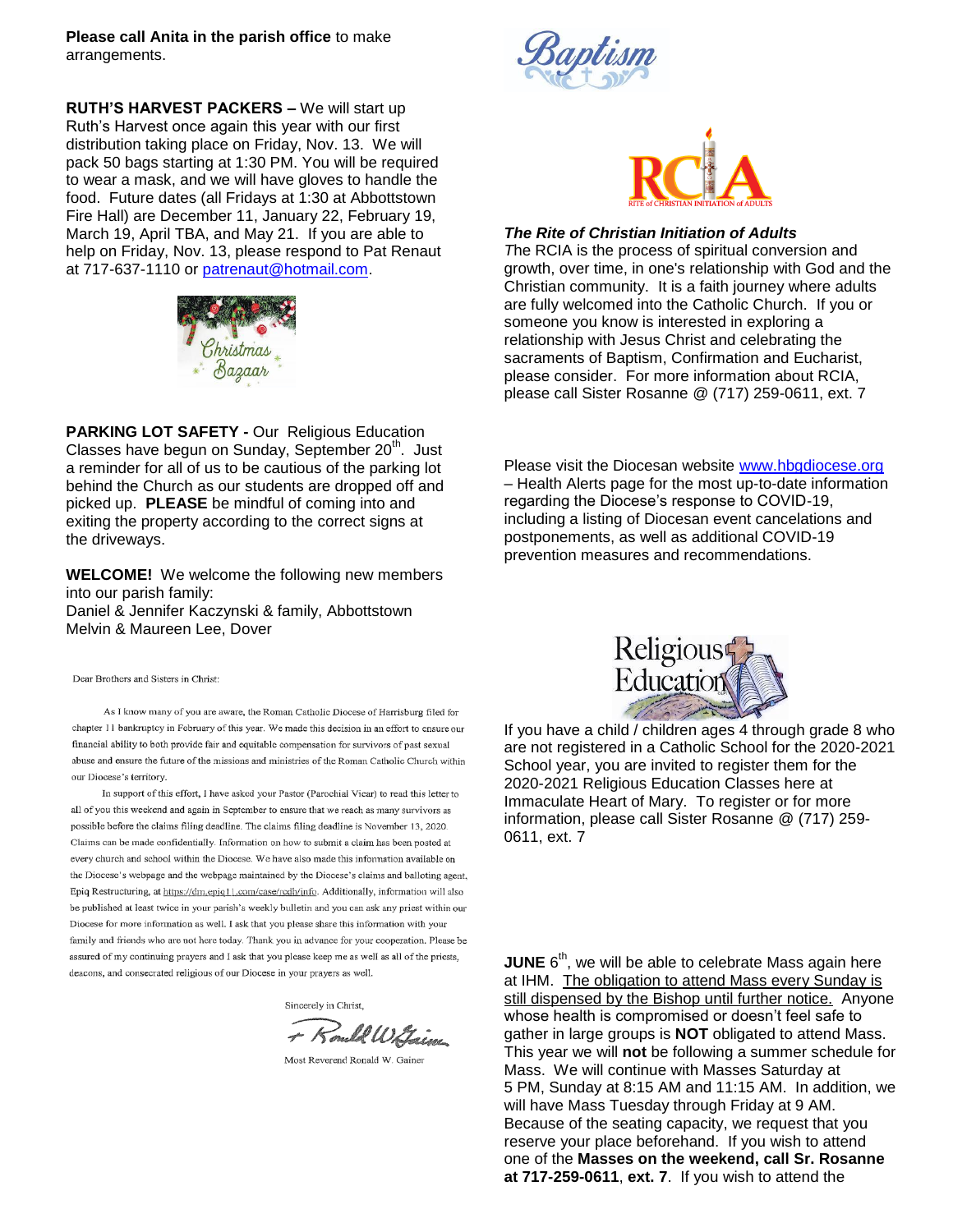**9 AM Mass on Tuesday or Thursday, call Anita at 717-259-0611, ext. 5**. If you wish to attend the **9 AM Mass on Wednesday or Friday, call Carol Stroud at 717-814-7918**. The call to reserve a seat needs to be made by the **Friday** before a particular weekend, no later than 3:30 PM, so that the seating plan can be completed properly.

Any group gatherings must be held outdoors, bring your own chairs and maintain safe distancing as required. **The indoor facilities ARE NOT AVAILABLE AT THIS TIME.**

#### **DIRECT PAYMENTS FROM BANK TO IHM PARISH**

Several parishioners have been utilizing this service from their Bank to IHM Church for the last several years. It has proven to be an easy and safe way for your parish contributions to be sent directly with little to no effort on your part.

Some parishioners lately have chosen the **TEMPORARY** service offered through the Diocese for their parish tithing. This is a temporary offer and the Diocese is not offering recurring giving for the parishes for the Sunday Offering gifts.

If you have been utilizing this service from the Diocese and wish to continue an "auto payment" direct to IHM, we are asking that you contact your bank and make the arrangements to have your payments sent directly to IHM Church, 6084 W. Canal Rd., Abbottstown PA 17301. It is a very simple process – request the payment through the "bill pay" program, give them the amount and schedule you want these payments to be made (weekly, monthly, etc.). They will send the check directly to our Church and credit is given immediately. There is no fee by the bank for either the parishioner or the parish. However, utilizing the service from the Diocese does cost the parish a fee for each payment made or any credit card transaction occurs.

As always, we appreciate the financial support of our parish and if you have any questions regarding this "auto pay" method for your contributions, please contact Anita in the parish office at 717-259-0611 ext 5. The number of families served at the East Berlin Food Pantry on August  $5<sup>th</sup>$  was 30, which included 74 individuals. The number of families served at the Abbottstown Food Pantry on August  $6<sup>th</sup>$  was 23, which included 63 individuals.

MESSAGE FROM NEW HOPE – **Do you know someone who needs help because of COVID-19?**  Maybe someone who cannot find a job, is having a hard time keeping up with their expenses like rent or utility payments, or has been impacted in other ways from the health crisis? If they live in our service area, please let them know that New Hope is here to help!

#### **HOUSE OF WORSHIP PROGRAM**

We would like to express our most sincere gratitude to all those who participate in the Aero Energy House of Worship Program. Our parish received a check in the amount of \$462.76 from this past heating season! IHM receives 4 cents per gallon for anyone using heating oil or propane that is a current customer of Aero Energy or anyone who becomes a NEW customer. If you are not already participating in this program and would like to, please call Aero Energy at 888-827-1713 to sign up for the House of Worship Program. There is no additional cost to anyone who participates – it is a donation from Aero Energy to our church. Thanks to all who participate!

**MASS INTENTIONS –** Mass intentions are a wonderful way to celebrate a special occasion, remember those who have died or are sick and in need of our prayers. Please consider this as a "gift" for someone. Call Anita in the Parish Office to arrange your Mass intentions. With the county stay-at-home orders in place, and our Masses being recorded for the website, we have not had Mass requests lately and therefore are running low. Please consider having a Mass said for a loved one or a special occasion.

### **FOOD PANTRY ANNOUNCEMENTS**

We are currently NOT collecting donations for the local food pantry. However, there still is a need; and New Hope Ministries is greatly involved with assisting us with monthly distributions in both East Berlin and Abbottstown. If you would like to contribute, please send a donation to New Hope Ministries at PO Box 448, Dillsburg, PA 17019. If you have items you wish to donate, please take them directly to a New Hope location (e.g. New Oxford); it is recommended that you call first to make arrangements (717-624-4700).

**PARISH CARING COMMITTEE –** Assists parishioners on an as needed basis, in times of need or stress and provides visitation, care giver relief, meals, errands, light household chores and local transportation. To request assistance or to become a Caring Committee Volunteer, contact Cathy Gunzelman at 717-225-6516.

#### **SIGN UP FOR THE DIGITAL CATHOLIC WITNESS**

The Catholic Witness transitioned to a weekly digital edition in May, reporting news and features that reach Catholics instantly. The digital format features a weekly e-newsletter with stories, photos and videos, as well as a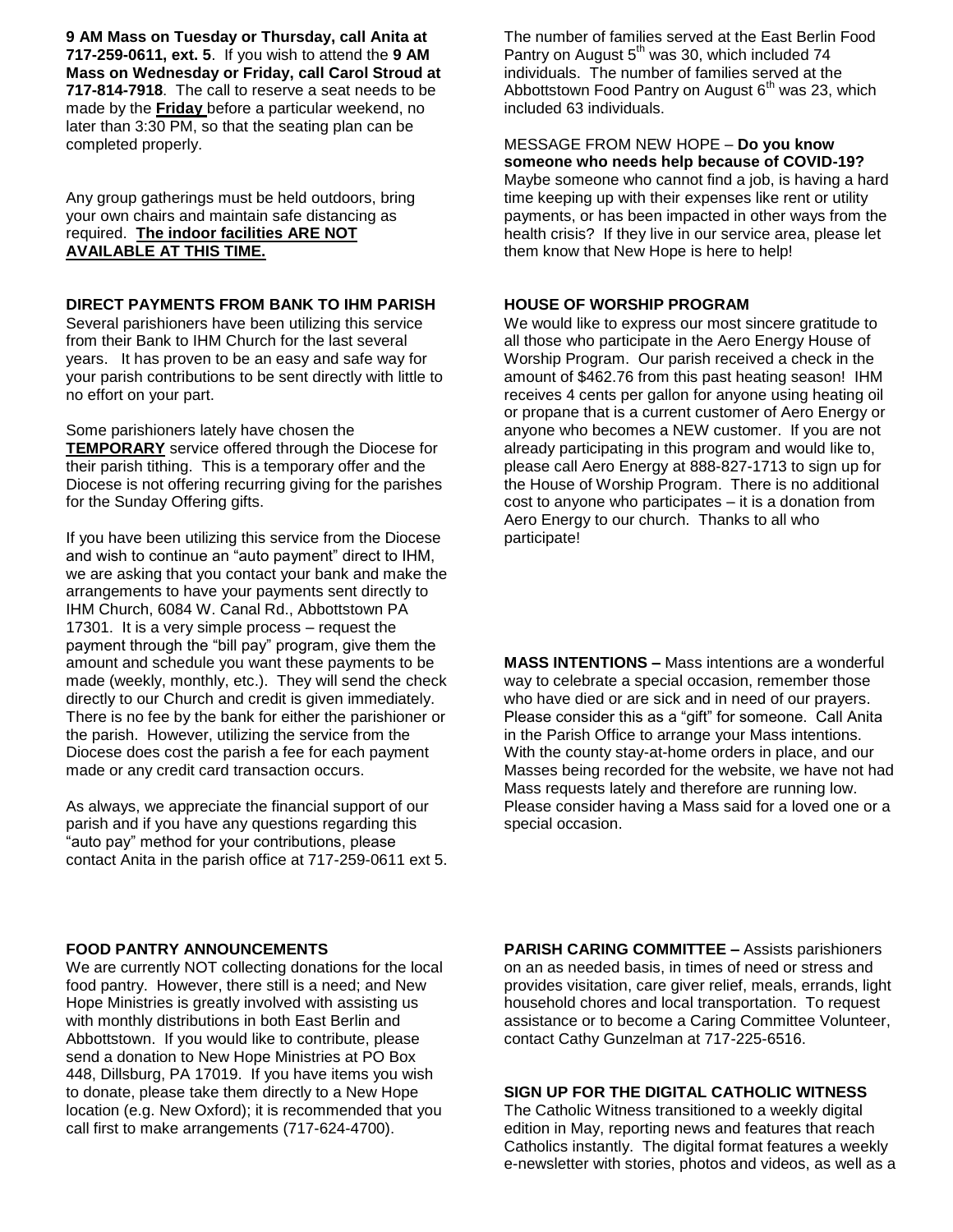designed PDF that can be printed and shared. The digital service is free to all subscribers. Sign up today at [www.hbgdiocese.org/the-catholic-witness](http://www.hbgdiocese.org/the-catholic-witness-newspaper/catholic-witness-signup/)[newspaper/catholic-witness-signup/](http://www.hbgdiocese.org/the-catholic-witness-newspaper/catholic-witness-signup/) and join us as we continue to share in the Church's mission to tell the Good News of Jesus Christ in the context of today's world.

### **MARK YOUR CALENDARS – NEW DATES!**

+ Our **PARISH MISSION** with Rev. William Garrott which was scheduled for May 3-5 has been rescheduled for Dec. 6-9, 2020.

### *PRAYER TO SAINT MICHAEL THE ARCHANGEL*

*St. Michael the Archangel, defend us in battle, be our protection against the wickedness and snare of the devil. May God rebuke him, we humbly pray, and do thou, O Prince of the Heavenly Host, by the power of God, cast into hell Satan and all the evil spirits who prowl about the world seeking the ruin of souls. Amen.* Coordinator is Dianne Giampietro.

**EXTRAORDINARY MINISTERS OF HOLY COMMUNION (EMHC)** for Sat/Sun Mar. 28-29 **5:00 PM: 8:15 AM: 11:15 AM:**  Coordinator is Claire Wentz.

**HANDICAPPED PARKING SPACES -** We urge and encourage those of you who are in need of this service to please use them. They are so much closer to the Church. You may use the CHURCH EXIT to get into the spaces on Saturday night or for 8:15 Mass on Sunday. For the 11:15 Mass, you may use this entrance until 10:45 and be parked before the children are being dismissed from Religious Education classes. For safety reasons, please do not come in the EXIT and park the wrong way along the side of the Church. **Please note ~ the same rules apply here as elsewhere in using these spaces. You must have a Handicapped Placard or it be indicated on your license plate anytime you park in these spaces.**

### **WEEK-AT-A-GLANCE March 15th – 21st**

**Sunday, Mar. 15th – Religious Education from 9:30 – 11 AM Sunday, Mar. 15th – Adult Enrichment Class in The social hall, 9:30-11 AM Monday, March 16 th – Cub Scouts, 6:30 PM Monday, March 16th – Legion of Mary in Rel Ed Bldg Room 4, 7 PM Monday, Mar. 16th – Charismatic Prayer Group in Social Hall, 7 PM Wednesday, Mar. 18th – Soup and Sermon, Noon – 1 PM in social hall Wednesday, Mar. 18th – Boy Scouts, 6-9 PM Thursday, Mar. 19th – Faith Sharing Group in the Social Hall after Mass Friday, Mar. 27th – Stations of the Cross, 7 PM**

### **MISSION FOR LITURGY AND WORSHIP**

**ALTAR SERVERS** for Sat/Sun Mar. 28-29 **5:00 PM Mass: 8:15 AM Mass: 11:15 AM Mass:** Coordinator is Kelli Maysilles.

**LECTORS** for Sat/Sun Mar. 28-29 **5 PM MASS – 8:15 AM MASS – 11:15 AM MASS –**

**ABBOTTSTOWN/EAST BERLIN FOOD BANK –** The food pantry in East Berlin held on Feb. 5th served 49 families which included 124 individuals. The number of families served at the Abbottstown location on Feb. 6th was 16 for a total of 41 individuals. The link to the Time to Sign Up page for the food pantry on **Wednesday**, **March 5th** at the East Berlin location is [www.volunteersignup.org/MYX8P](http://www.volunteersignup.org/MYX8P) and **Thursday, March 7th** at the Abbottstown location is [www.volunteersignup.org/FPFHR.](http://www.volunteersignup.org/FPFHR) Please remember to drop off health/beauty items, such as soaps, toothbrushes, diapers, as well as LAUNDRY DETERGENT, etc. and place them in the food pantry barrels.

**GROCERY CERTIFICATES** – Please know how very grateful we are to all of you who support our Grocery Certificate Program and ultimately our Religious Education Program. IHM receives a 5% profit from the sale of all the grocery cards purchased. **Before going for groceries, please consider purchasing Weis or Giant cards after each Mass at the front entrance.**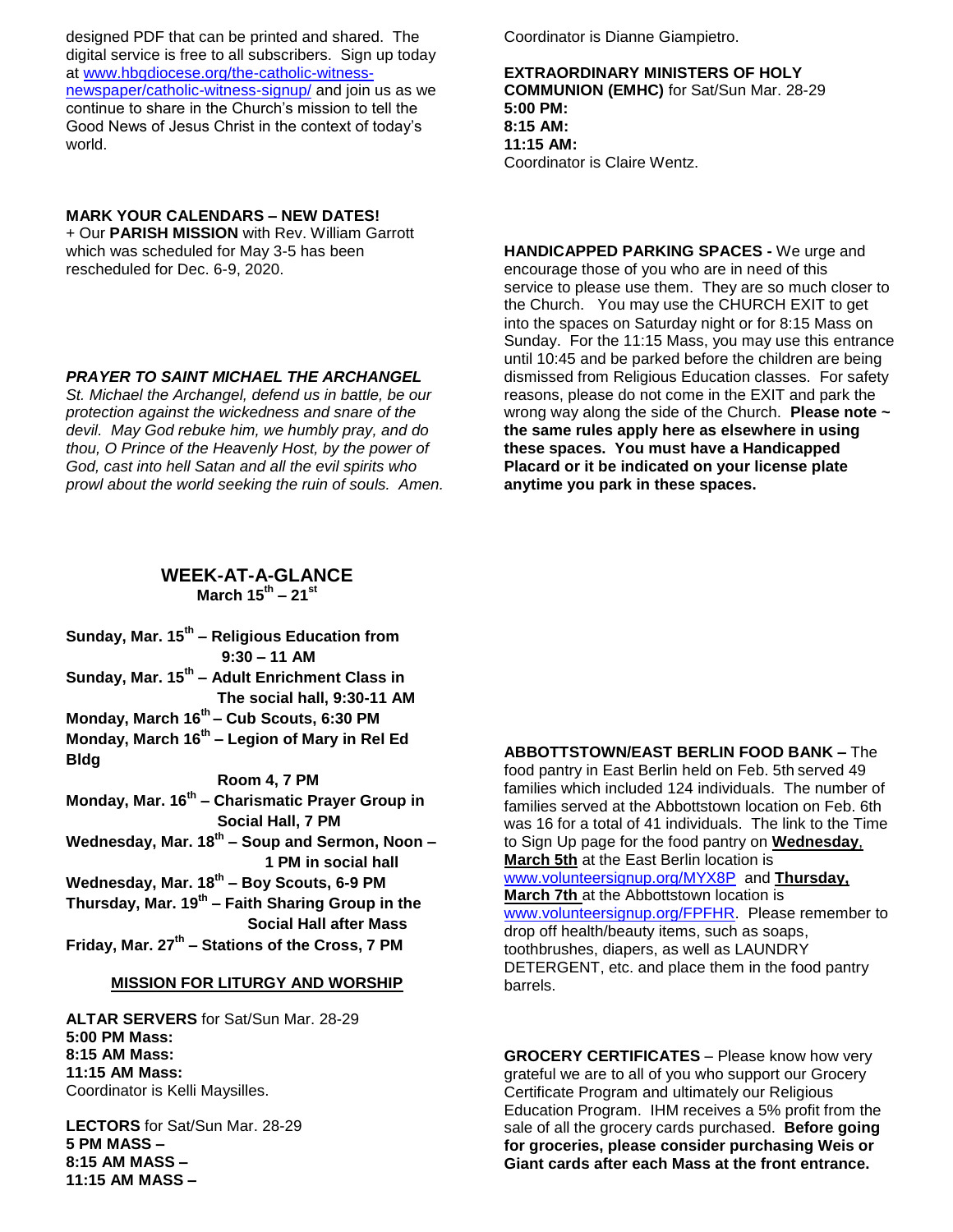Cards can also be purchased in the parish office during the work week. Thank you for your support of this wonderful program! During the week of Jan. 19, 2020 we sold \$360 for a profit of \$18.00.

**WEEKDAY MASS PARKING –** In inclement weather please use common sense for traveling for daily Mass. Do not put yourself in any harm. Anyone attending the weekday Masses are asked to park in the lot beside and behind the Church whenever there is snow and ice. This parking area will be made ready first for anyone on the property.

# *Message from the Pastor*

### **EUCHARISTIC ADORATION**

**WHEN:** Every First Friday of the month beginning Jan. 3, 2020 **WHAT:** Two Hours of Eucharistic Adoration **WHERE:** Immaculate Heart of Mary Church **TIME:** 7 PM – 9 PM

**PRAYER SHAWL MINISTRY –** CAN YOU DONATE NEW YARN? During the last year, the Prayer Shawl Ministry has made over 50 items for our own parishioners, Rachel's Vineyard retreatants, Cross Keys Village Skilled Nursing patients, Spiritrust Lutheran hospice and Hanover Hospital Maternity. **We rely on your donations to help with our yarn expense.** Please drop off your donations in the covered gray boxes at the entrances to the church. If you know of anyone who would benefit from a prayer shawl, please call the parish office at 717-259-0611. Thank you!

**CONGRATULATIONS** to the following students at Delone Catholic High School for achieving honor roll status:

FIRST HONORS: Audrey & Abigail Sell, Jacob Fleming

SECOND HONORS: Harrison Smith, Avery Kuntz & Julia O'Brien

**FOOD PANTRY DONATIONS –** We are often asked about which items are most in need. Well, the answer would include a number of non-food items because those items are very much needed but not donated as often as food. These items include such essentials as shampoo, soap, toothpaste, dental floss, toothbrushes, deodorant, toilet paper, tissues, paper towels, and laundry detergent. Of course, we can also use food donations; but we ask you to donate items with good

expiration dates (or expired in the current year). Also, all donated items must be unopened. Any questions contact Pat Renaut at 717-637-1110 or [patrenaut@hotmail.com.](mailto:patrenaut@hotmail.com)

#### **A FRIENDLY REMINDER**

From the middle of September until the beginning of May, Religious Education Classes are in session! Please be extra mindful of **SAFETY** on Sunday mornings after the 8:15 Mass as you are leaving the parking lot (especially if you are parked on the side of or behind the Church). That is when our children are being dropped off for CCD. Cars are moving and children are walking and most likely **"aren't looking/noticing"** that cars are backing up and pulling out.

Also around **11:00 AM** when children are being dismissed from the Religious Education Center and are waiting for their parents to "pull up in the car line" to pick them up. There are 150 children in the CCD and they and their safety are our #1 priority!

If you are in need of a "Handicap Parking" spot, please plan on coming to the 11:15 Mass by **10:55 AM.** You can come in the **EXIT** driveway and pull right into one of the spots. Parents pick their children up beginning at 11:00 AM. Once their cars start moving, it is about safety! If you choose not to do this and you get in the "parent car line" then please **be patient.** Please do not try and come up along side the cars that are in line. Most of the time all children get in their cars on the right hand side where adults are right there with them. Occasionally, the children need to get in on the left side because of infants in the car. It takes about 7 minutes to get every child in their car and on their way home safely. Thank you for your understanding!

**OFFERTORY PROCESSION** – For the benefit of you, our long-time parishioners as well as you, our **NEW**  parishioners ~~ we invite you and your family to participate in the Offertory Procession when you come to Mass on Saturday night or Sunday.

Perhaps you have NOT noticed the 3 crosses and the picture frame on the ledge behind the last pew (**right hand side**) as you come into Church. There is an invitation from Fr. Burger in the frame for you to bring forth the gifts at the Offertory time. You just need to take the 3 crosses to the pew with you, and when the altar server goes to the back of the Church with the Processional Cross, you get out of your pew and head to the back of the Church. One of the ushers is there to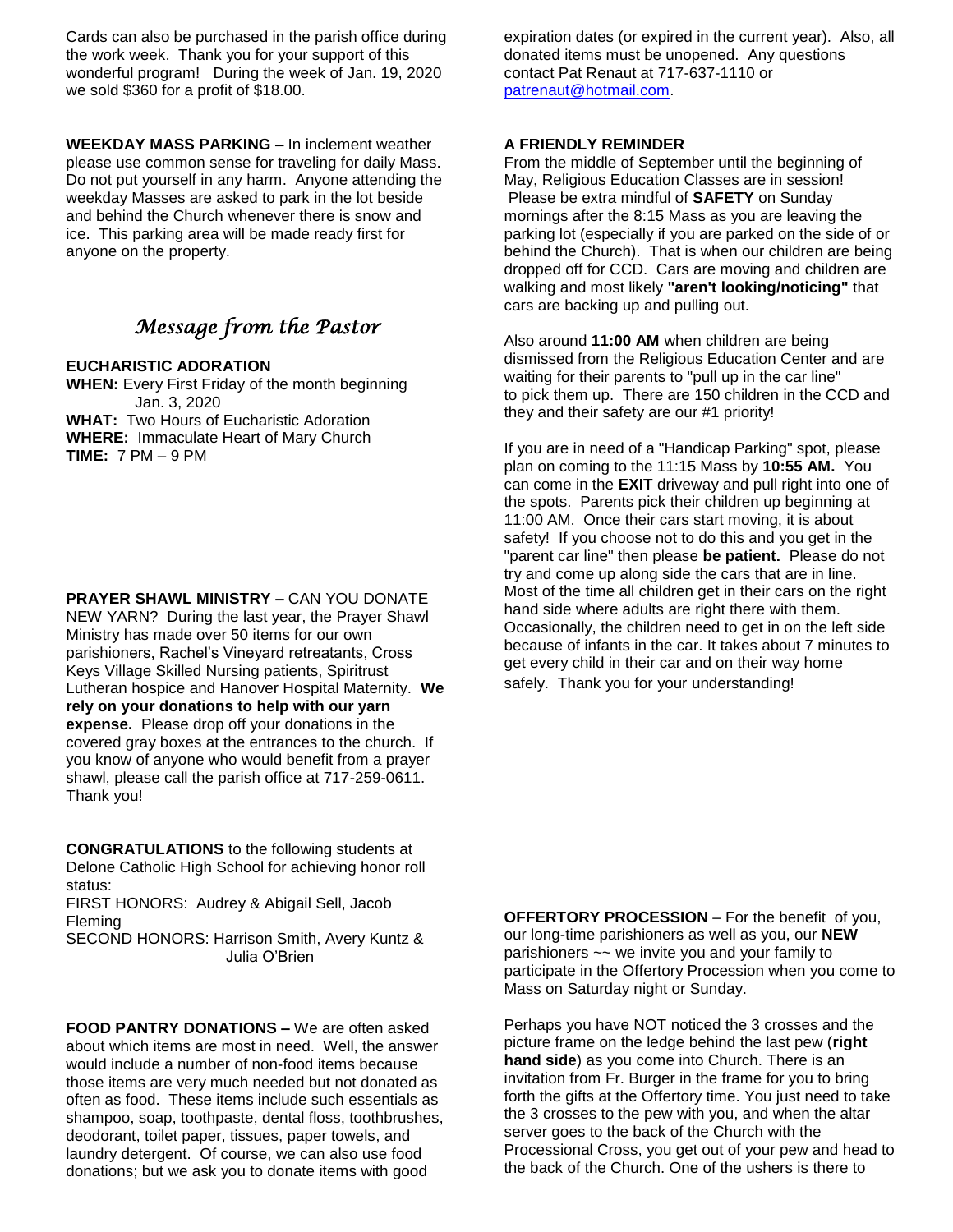assist you, if necessary. The gifts (the paten of hosts and the cruet of wine) are on the ledge by the picture frame. You bring those gifts, as well as the collection basket forward, following the altar server with the cross. Please consider having your family participate in the Offertory Procession. This is a simple way to participate more fully in the celebration of the Mass.

**SCAM ALERT!** Once again someone is using the Pastor's name to scam people into buying gift cards or giving their cell number to them. Neither Fr. Burger, nor any Diocesan Priest, will ever ask you to supply him with gift cards or give your cell number in order to help him out. Please **DO NOT** respond to any emails you may receive or any text message asking if you are available to do him a favor and purchase gift cards for someone who is sick.

**HEALING HEARTS** is a support group for widows and widowers. The group will meet once a week on Thursday nights from 6pm until 7:30 pm at Kim Aiello's house at 1650 Pine Run Road, East Berlin. The meetings will consist of prayer, bible study, share time, Christian music, group social outings, like going to see a Christian movie, attending a Christian Concert, or listening to a Christian Speaker. The support group goal is to help heal the broken heart and replace sorrow with joy, by finding peace through a personal relationship with the Lord. Contact Kim Aiello at 717 476-7504 or emailing her at [jkilo1@hotmail.com.](mailto:jkilo1@hotmail.com)

# *SUMMER WEEKEND MASS SCHEDULE*

*Saturday 5 PM, Sunday 8:15 AM and 10:15 AM* 

### **ARE YOU CARING FOR AN AGING PERSON?**

There is a safe website where you can get help and ideas. Go to [www.agingcare.com.](http://www.agingcare.com/) You can sign up for their emailed newsletter at the bottom of the home page. I have been following the newsletters and find a lot of articles which may be useful. If I can be of any help, please contact me at [roywainwright3@gmail.com](mailto:roywainwright3@gmail.com) or 717-619-7243.

### **CATHOLIC CHARITIES COUNSELING SERVICES:**

Depression and anxiety can occur when we have a loss or a major change in our life. A licensed skilled therapist can help you by listening, processing, and giving you the power to make positive change. Catholic Charities Counseling Services is accepting new clients for four office locations throughout the Diocese. Catholic Charities Counseling is for anyone: children, adolescents, adults, and couples. Services are provided in a confidential office setting. Services include individual and family therapy, marital counseling, and parent-child counseling. We accept Medical Assistance, or clients can pay for services (discount fee schedule available). Just call for an appointment: Capital Region 717-233-7978; Lancaster 717-299-3659 or 717-392- 2113 (Espanol); York

717-845-2696; Paradise School Office (Abbottstown) 717-259-9537. Visit [www.cchbg.org](http://www.cchbg.org/) for more information.

### **Don't Get Scammed!**

Scammers are now posing as priests and other clergy. In this latest scam, you might receive an email or a text message that appears to be from your Pastor or another priest that you may know. The scammer ask you to help someone in need by purchasing a gift card and to provide the codes on that card.

Here's how to protect yourself from being scammed. 1 – Know that scammers are out there. Be suspicious of any request for funds of any type via an email message or a text message. Verify any request with a call to the person who supposedly sent it or a call to the phone number of the text that you received.

2 – Know that any email from a priest should be from a diocesan or parish email account. Messages sent from free services, such as Gmail or Yahoo, are more likely to be scammers.

3 – Many clergy do not share their cell phone numbers publicly. If you receive a text message from someone not on your phone's contact list, be suspicious. 4 – Know that priests will NEVER ask for financial transactions via email or text messages.

# **IMPORTANT CHANGE FOR HANOVER HOSPITAL**

**ADMISSIONS –** The Hanover Hospital – UPMC Pinnacle Health has issued the following changes to their policy effective December 2018.

- 1. Clergy will not be able to view denominational lists at the front desk.
- 2. Clergy will not be able to obtain patient information at the front desk unless they have the patient's name.
- 3. If the patient indicates a congregational affiliation in the admissions interview, the Chaplain will call the congregation. If the patient indicates to the Chaplain on his or her rounds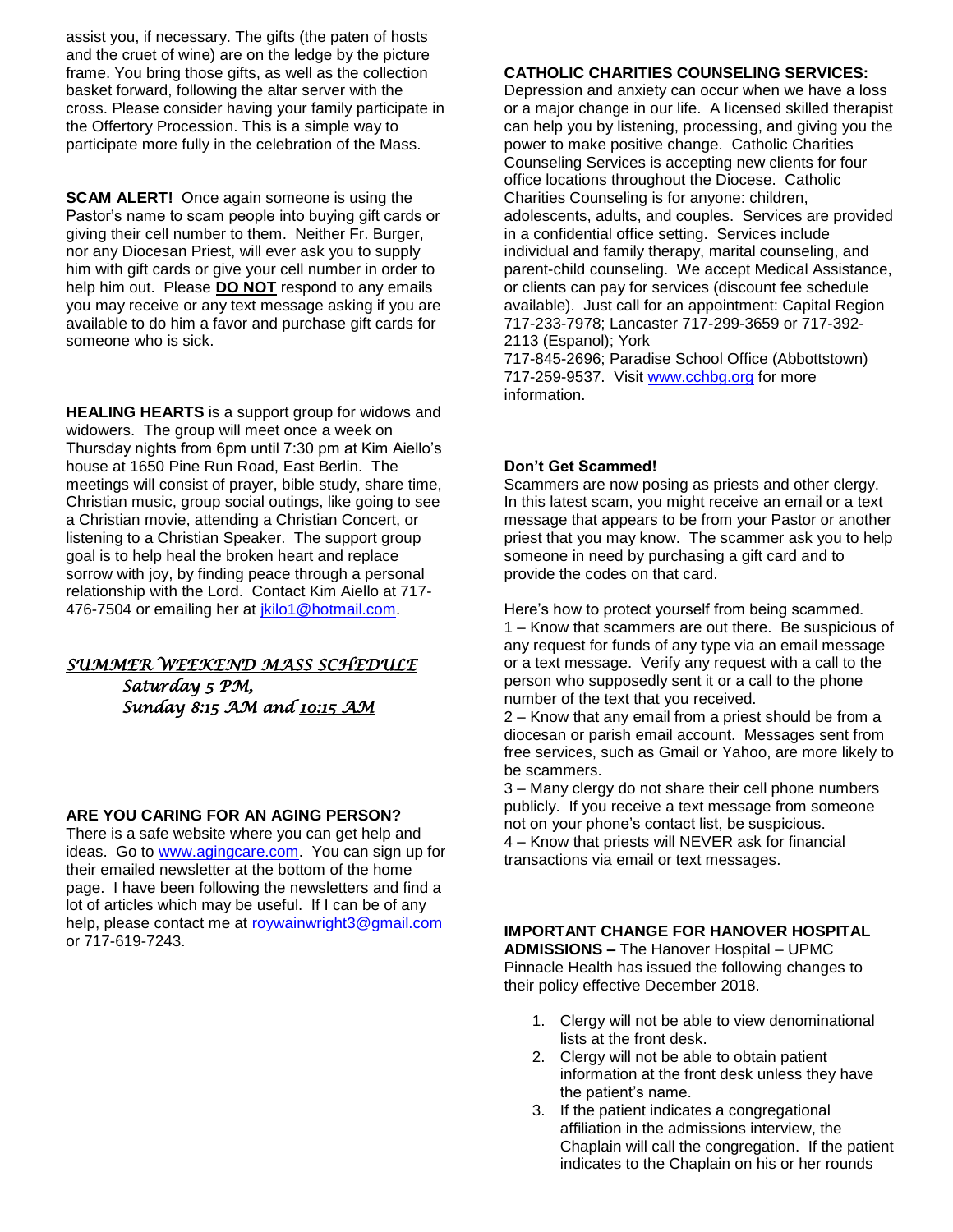that he or she belongs to a particular congregation and gives permission the Chaplain will call the congregation.

4. In an emergency situation if the patient or family indicates a congregational affiliation to the Chaplain or other staff and gives permission to call the congregation, every effort will be made to notify the congregation.

**Because of these changes, it is very important that a family member contacts the parish when someone is admitted.**

**IMPORTANT ANNOUNCEMENT –** It has been noted that some people, who are dropped off or picked up for Mass, are doing so at the steps right along West Canal Road. Especially at night, and given the adjacent hill, it is deemed this is unsafe given the speed and flow of traffic. For accessible and safe access to the Church at all times, please use the side social hall doors. Thank you.

**SUGGESTION CARDS** are available on the back ledges and at the entrances of the church. If you have any suggestions on how to make our parish better, please fill one out and return it in the collection basket.

### **BOXTOPS FOR EDUCATION –** Please keep

collecting and sending in those BoxTops for Education for St. Teresa School. If you'd like to help out trimming those BoxTops, please contact [kwenger@hotmail.com.](mailto:kwenger@hotmail.com) All help is appreciated!

**EVENT NOTICE –** I have been a parishioner at Immaculate Heart of Mary Church for more than 40 years and employed in the newspaper business for more than 20 years. We have many wonderful events happening here at our parish and we'd like to get the word out to the public. Please feel free to send me any events that would be of interest to our local community – from Lenten dinners to youth events to Bible studies and everything in between! You can send information to: [6fletch@embarqmail.com.](mailto:6fletch@embarqmail.com) Don't forget to tell me the following: WHAT is the event? WHO is invited? WHEN is the event? WHERE is the event? WHY should people attend? HOW can they get more information? If you have any questions, fee free to call or text me at

717-357-8051. Thank you! Holly Fletcher **HEARING IMPAIRED –** Anyone who is hearing impaired may find it helpful to sit in Pew #9 on the Sacristy side. You will notice "hearing impaired" stickers on the side of the pew to indicate the best place to sit if you are hearing impaired.

**CHILDREN'S CHAPEL –** For everyone's information, especially for those who may be new to our parish, there is a so-called **Children's Chapel** or **Cry Room** here in the Church. It's located in the front left corner of the church, where a restroom is also located. As a parish family, we want children and families to be welcome here at Mass, and so it's important to have an appropriate place in the church for babies and young children when they get fussy and need extra attention. We really want to encourage parents to use this space to tend to their children as needed. Please, feel free to just get up when need be from the body of the church. and utilize this space. Then you can better tend to your children without feeling like you're being watched. And this will also allow the other parishioners to be able to more fully focus on worshiping.

### **CREMATION**

Since 1963, Catholics have been allowed to choose cremation over burial as a means of laying a loved one to rest. Cremation is a popular choice since it is less expensive and more manageable than a full burial. Cremation, like death, is final. But that doesn't mean you won't have second thoughts. Susan Skiles Luke, a marketing consultant in Columbia, Missouri, had her mother cremated and buried in a family plot. Now, she wishes it was her mother's body and not just the cremated remains that was in the grave. "When I go there, which isn't often, I want to feel like her body is under ground, right alongside my grandparents and beloved great aunt, all dressed up in their Sunday best…"

Although creation is permitted, some Catholics have not been dealing properly with their loved ones remains. Common practices include scattering ashes, parting ashes out to friends and relatives, and keeping the ashes in a common area, such as a living room. While scattering ashes may seem romantic to some (but is also contrary to Catholic teaching), there's something to be said about keeping your loved one in once place, and then marking that place with a name. "We mark the graves of our loved ones with a headstone to memorialize them, so we don't forget them". When visiting that person's grave, just seeing his or her name can give comfort.

To instruct the faithful in this regard, the Congregation for the Doctrine of the Faith has issued updated guidelines. According to these, burial is still preferred, but cremation is an option. When a loved one has been cremated, their ashes must be kept intact, the same as one would treat a body. The ashes may not be separated or scattered. Instead, they should remain in a proper vessel that is interred in a proper place, such as a cemetery or church. Finally, the document stresses that Catholics who choose cremation for reasons contrary to